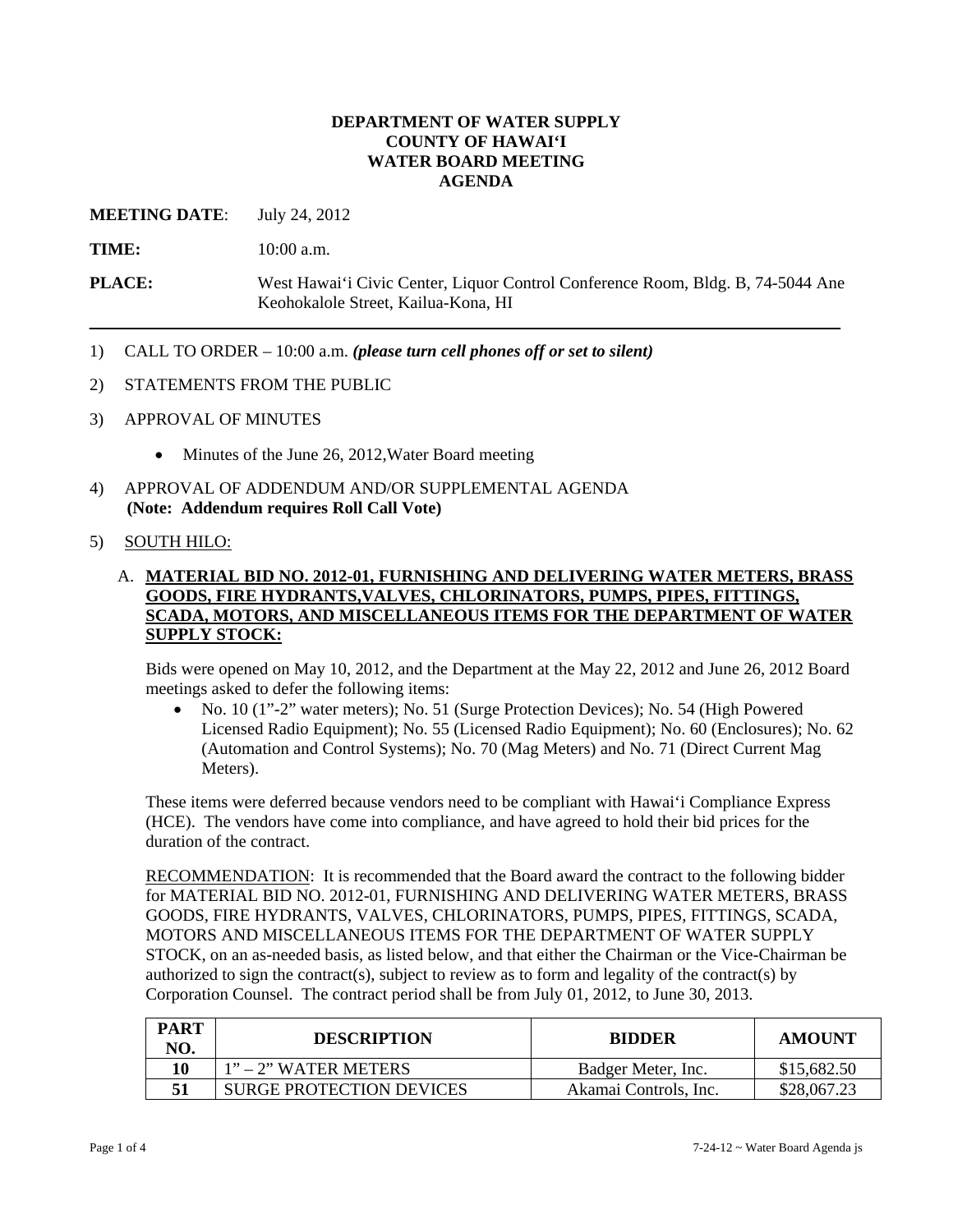| 54 | HIGH POWERED LICENSED RADIO<br><b>EQUIPMENT</b> | Akamai Controls, Inc.      | \$2,615.61   |
|----|-------------------------------------------------|----------------------------|--------------|
| 55 | LICENSED RADIO EQUIPMENT                        | Akamai Controls, Inc.      | \$44,000.00  |
| 60 | <b>ENCLOSURES</b>                               | Akamai Controls, Inc.      | \$104,010.01 |
| 62 | <b>AUTOMATION AND CONTROL</b><br><b>SYSTEMS</b> | Control Systems West, Inc. | \$49,884.35  |
| 70 | <b>MAG METERS</b>                               | Akamai Controls, LLC       | \$228,988.12 |
| 71 | DIRECT CURRENT MAG METERS                       | Akamai Controls, LLC       | \$194,671.26 |

#### 6) NORTH KONA:

# **SECURITY AGREEMENT REGARDING COST-SHARING OF PALANI TRANSMISSION SYSTEM UNDER THE KEAHUOLU LANDS WATER RESOURCE DEVELOPMENT AGREEMENT PERTAINING TO LOTS 1 AND 2, TMK: NO. (3) 7-4-020 (PORTION):**

For approval.

RECOMMENDATION: It is recommended that Water Board approve the subject agreement, and that the either the Chairperson or Vice-Chairperson be authorized to execute the agreement, subject to review as to form and legality by Corporation Counsel.

## 7) MISCELLANEOUS:

# A. **DEDICATION OF WATER SYSTEMS**:

The Department received the following documents for action by the Water Board. The water systems have been constructed in accordance with the Department's standards and are in acceptable condition for dedication.

# **1. GRANT OF EASEMENT**

 KONA OCEAN VIEW PROPERTIES Grantors: Association of Property Owners of Kona Ocean View Properties Tax Map Key: (3) 7-2-009: 041

RECOMMENDATION: It is recommended that the Water Board accepts this document subject to the approval of Corporation Counsel, and that either the Chairman or the Vice-Chairman be authorized to sign the document.

# B. **WATER HAULING BID NO. 2012-06, PRICE AGREEMENT TO PROVIDE WATER HAULING SERVICES TO VARIOUS LOCATIONS ISLAND-WIDE (ON AN AS-NEEDED BASIS) FOR THE DEPARTMENT OF WATER SUPPLY, DISTRICTS – ENTIRE ISLAND:**

Bids were opened on May 9, 2012, and the Department at the May 22, 2012 and June 26, 2012, Board meetings asked that this Item be deferred. This was deferred because vendors need to be compliant with Hawai'i Compliance Express (HCE). The vendor has **not** come into compliance by the deadline of July 8, 2012, and therefore is considered non-responsive.

If the need for water hauling arises, the Department will procure this service through approved procurement procedures.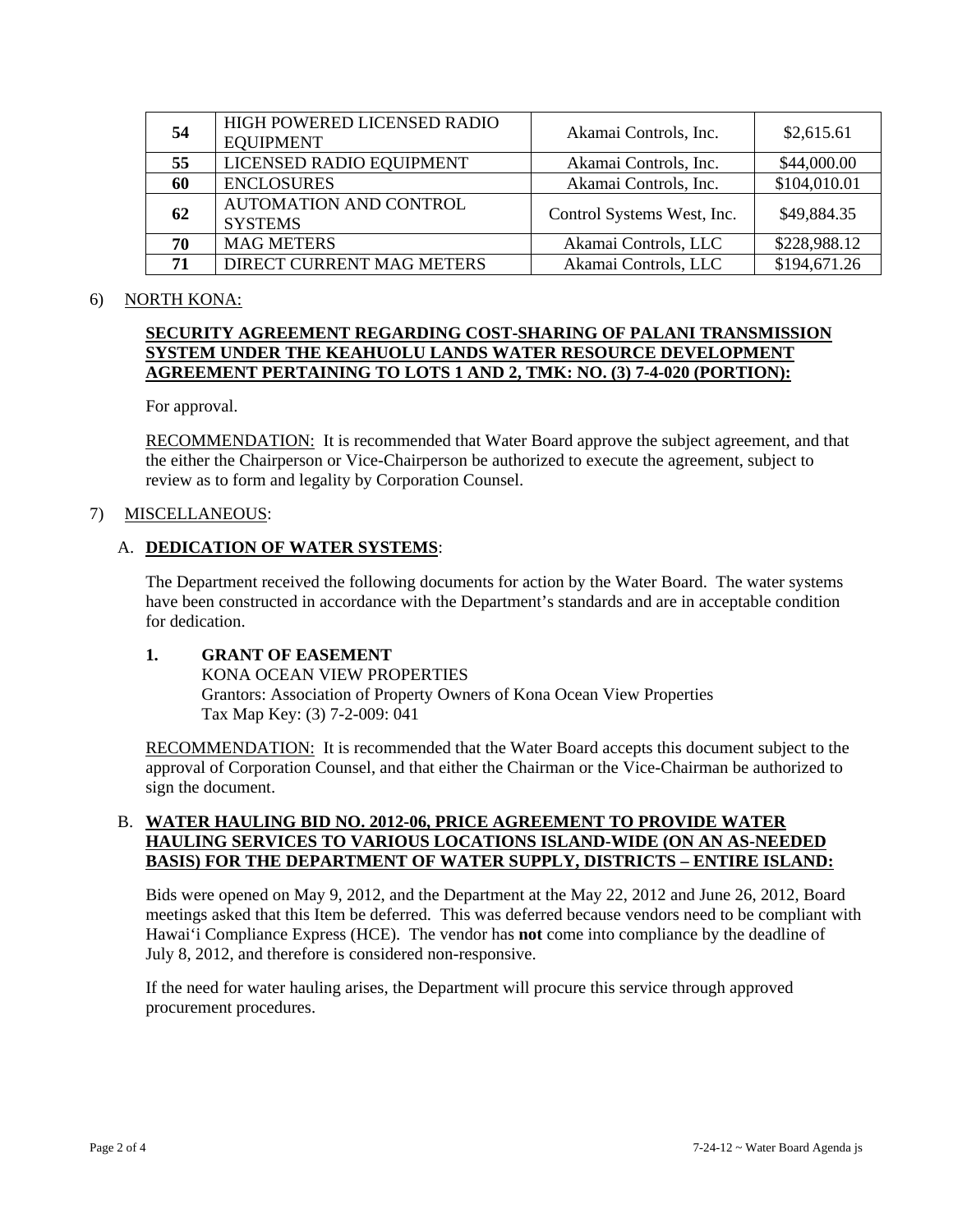# C. **AD HOC FINANCE COMMITTEE REPORT:**

The Water Board's Ad Hoc Finance Committee Chairperson, Mr. Art Taniguchi, has been investigating the three focus areas (DWS's policies on credit card use, cash control and vehicle take-home), which encompass the scope of the Committee's work. At this meeting, the Committee may do the following:

 Discussion of DWS's cash handling procedures and proposed changes. Discussion may include a possible switchover to Oahu's billing system.

## D. **DISCUSSION REGARDING SECTION 3-10 OF THE DWS' RULES AND REGULATIONS REGARDING METER TESTS AND ADJUSTMENTS OF BILLS:**

Discussion will be held regarding DWS's Rule 3-10 on meter tests and adjustment of bills, and whether the Board is inclined to amend said rule.

#### E. **PROPOSED RULE CHANGE REGARDING WATER SERVICE TO CONSUMERS/RESPONSIBILITY FOR PAYMENT OF BILLS (Rule 3-4):**

A Public Hearing was held just prior to today's Water Board meeting, regarding proposed changes to the Department's credit deposit policy in Rule 3-4 of the Department's Rules and Regulations.

The proposed changes, aimed at improving collection of balances due from customers, are the following:

- 1. To increase credit deposits on all meters sizes from \$50 to \$150;
- 2. To retain credit deposits until accounts are closed, at which time they will be used to settle unpaid balances before refunding any excess to customers; and
- 3. To eliminate payment of interest on credit deposits returned to customers.

RECOMMENDATION: The Department recommends that these credit deposit changes be made, and that these changes are reflected in an amended Rule 3-4 of the Department's Rules and Regulations.

# F. **DISCUSSION OF DRAFT FY2013 EVALUATION FORM:**

For discussion and possible action.

## G. **UNIFORM INFORMATION PRACTICES ACT (UIPA) AND SUNSHINE LAW UPDATE:**

Corporation Counsel will provide an update on recent changes to the Sunshine Law including Act 176, Act 177, as well as Act 202.

## H. **ENERGY MANAGEMENT ANALYST UPDATE:**

The Energy Management Analyst will provide an update on significant changes or noteworthy areas relating to energy use and the Department's Green Initiatives.

## I. **MONTHLY PROGRESS REPORT**:

Submission of Progress Report of Projects by the Department. Department personnel will be available to respond to questions by the Board regarding the status/progress of any project.

## J. **REVIEW OF MONTHLY FINANCIAL STATEMENTS:**

Submission of financial statements and information relating to the financial status of the Department. Department personnel will be available to respond to questions by the Board relating to the financial status of the Department.